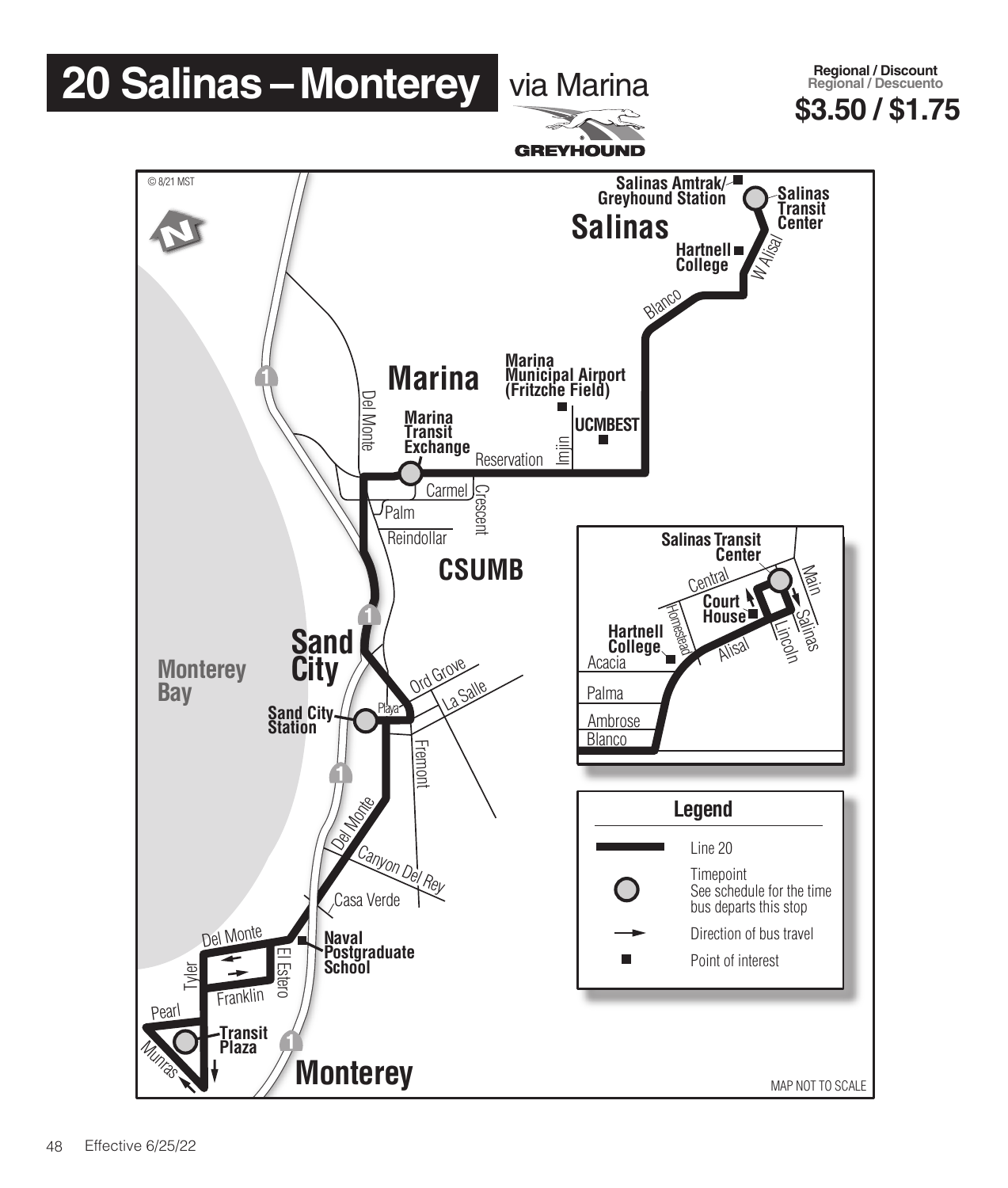| 20 | <b>lalinas</b> |
|----|----------------|
|    |                |

## **20 Monterey 20 Salinas 20 Monterey**

| Weekdays/Días de la semana |                                                    |                           |                                            | Weekdays/Días de la semana             |  |  |              |                                   |                                    |                           |                                   |
|----------------------------|----------------------------------------------------|---------------------------|--------------------------------------------|----------------------------------------|--|--|--------------|-----------------------------------|------------------------------------|---------------------------|-----------------------------------|
|                            | Monterey<br>Transit<br>Plaza<br>Notes<br>$\bigcap$ | Sand City<br>Station<br>O | Marina<br>Transit<br>Exchange<br>$\bigcap$ | Salinas<br>Transit<br>Center<br>$\cap$ |  |  | <b>Notes</b> | Salinas<br>Transit<br>Center<br>O | Marina<br>Transit<br>Exchange<br>O | Sand City<br>Station<br>O | Monterey<br>Transit<br>Plaza<br>O |
|                            | 5:05<br>5:45                                       | 5:19<br>5:59              | 5:33<br>6:13                               | 5:51<br>6:31                           |  |  |              | 4:45<br>5:15                      | 5:02<br>5:32                       | 5:16<br>5:46              | 5:29<br>5:59                      |
|                            | 6:15<br>6:45                                       | 6:30<br>7:00              | 6:44<br>7:14                               | 7:02<br>7:32                           |  |  |              | 6:15<br>6:45                      | 6:35<br>7:05                       | 6:51<br>7:21              | 7:07<br>7:37                      |
|                            | 7:15<br>7:45                                       | 7:30<br>8:00              | 7:45<br>8:15                               | 8:05<br>8:35                           |  |  |              | 7:15<br>7:45                      | 7:35<br>8:05                       | 7:51<br>8:21              | 8:07<br>8:37                      |
|                            | 8:15<br>8:45                                       | 8:30<br>9:00              | 8:45<br>9:15                               | 9:05<br>9:35                           |  |  |              | 8:15<br>8:45                      | 8:35<br>9:05                       | 8:51<br>9:21              | 9:07<br>9:37                      |
|                            | 9:15<br>9:45                                       | 9:30<br>10:00             | 9:45<br>10:15                              | 10:05<br>10:35                         |  |  |              | 9:15<br>9:45                      | 9:35<br>10:05                      | 9:51<br>10:21             | 10:07<br>10:37                    |
|                            | 10:15                                              | 10:30                     | 10:45                                      | 11:05                                  |  |  |              | 10:15                             | 10:35                              | 10:51                     | 11:07                             |
|                            | 10:45<br>11:15                                     | 11:00<br>11:30            | 11:15<br>11:45                             | 11:35<br>12:05                         |  |  |              | 10:45<br>11:15                    | 11:05<br>11:35                     | 11:21<br>11:51            | 11:37<br>12:07                    |
|                            | 11:45<br>12:15                                     | 12:00<br>12:30            | 12:15<br>12:45                             | 12:35<br>1:05                          |  |  |              | 11:45<br>12:15                    | 12:05<br>12:36                     | 12:21<br>12:52            | 12:37<br>1:08                     |
|                            | 12:45<br>1:15                                      | 1:00<br>1:30              | 1:15<br>1:45                               | 1:35<br>2:05                           |  |  |              | 12:45<br>1:15                     | 1:06<br>1:36                       | 1:22<br>1:52              | 1:38<br>2:08                      |
|                            | 1:45<br>2:15                                       | 2:01<br>2:31              | 2:17<br>2:47                               | 2:37<br>3:07                           |  |  |              | 1:45<br>2:15                      | 2:06<br>2:36                       | 2:22<br>2:53              | 2:39<br>3:10                      |
|                            | 2:45<br>3:15                                       | 3:01<br>3:31              | 3:17<br>3:48                               | 3:37<br>4:08                           |  |  |              | 2:45<br>3:15                      | 3:06<br>3:36                       | 3:23<br>3:53              | 3:40<br>4:10                      |
|                            | 3:45<br>4:15                                       | 4:01<br>4:32              | 4:18<br>4:49                               | 4:38<br>5:07                           |  |  |              | 3:45<br>4:15                      | 4:06<br>4:36                       | 4:23<br>4:52              | 4:40<br>5:09                      |
|                            | 4:45<br>5:15                                       | 5:02<br>5:32              | 5:19<br>5:49                               | 5:40<br>6:10                           |  |  |              | 4:45<br>5:15                      | 5:06<br>5:36                       | 5:22<br>5:52              | 5:39<br>6:09                      |
|                            | 5:45<br>6:20                                       | 6:02<br>6:37              | 6:19<br>6:53                               | 6:40<br>7:12                           |  |  |              | 5:45<br>6:20                      | 6:06<br>6:40                       | 6:22<br>6:56              | 6:38<br>7:11                      |
|                            | 7:20<br>8:20                                       | 7:35<br>8:35              | 7:51<br>8:50                               | 8:10<br>9:09                           |  |  |              | 7:20<br>8:20                      | 7:40<br>8:39                       | 7:55<br>8:53              | 8:10<br>9:06                      |
|                            | 9:20<br>10:20                                      | 9:35<br>10:35             | 9:49<br>10:49                              | 10:06<br>11:06                         |  |  |              | 9:25                              | 9:43                               | 9:57                      | 10:10                             |
|                            |                                                    |                           |                                            |                                        |  |  |              |                                   |                                    | Light $Type = AM$         | <b>Bold Type = PM</b>             |

Notes:

Hartnell students ride free with a valid Hartnell College photo student ID.

*Continued on next page*